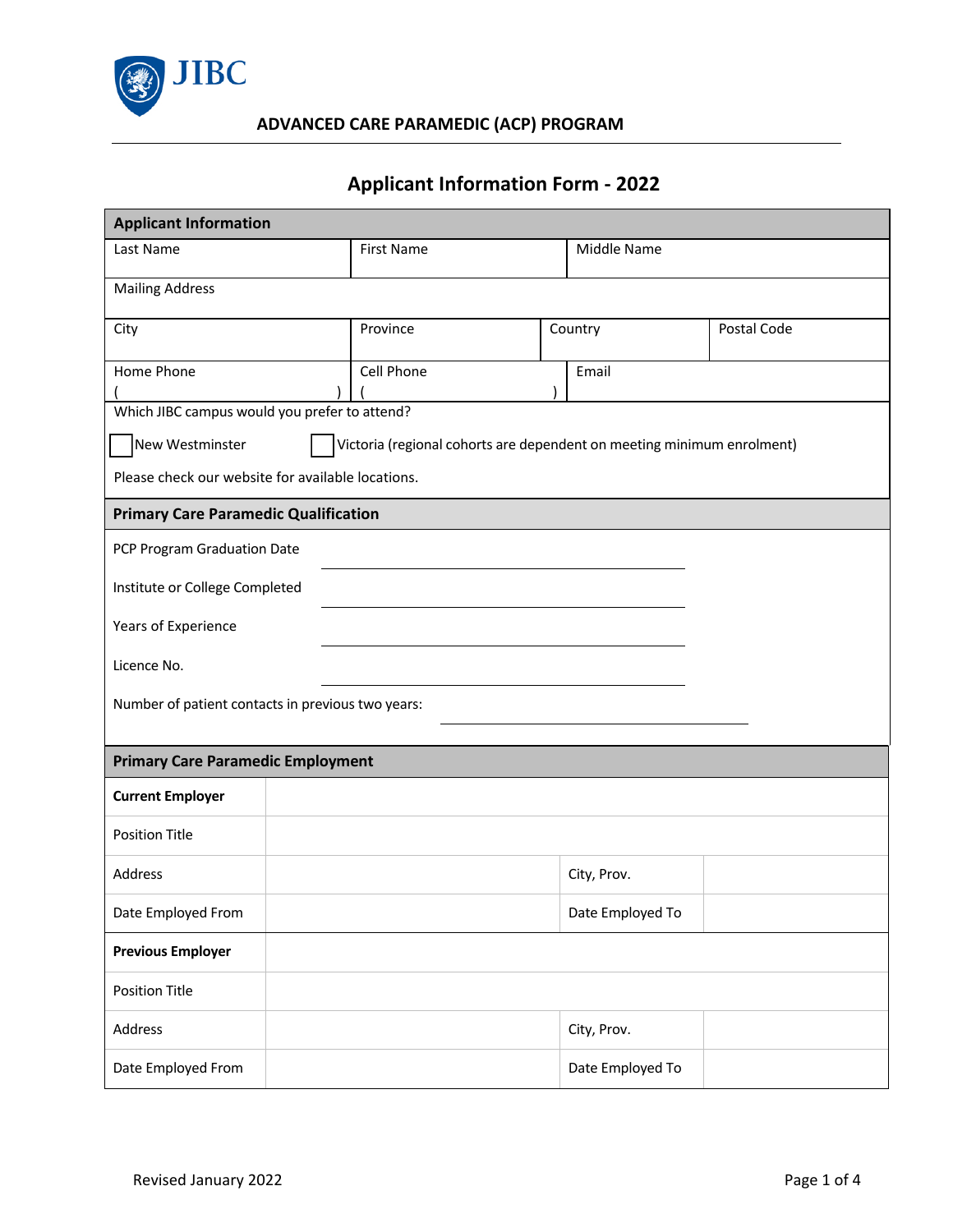

### **Diploma in Health Sciences (EMS) Qualification**

Program Graduation Date

| OR If JIBC Diploma in Health Sciences is NOT completed - please give information on course completions: (not |             |                    |               |                |  |
|--------------------------------------------------------------------------------------------------------------|-------------|--------------------|---------------|----------------|--|
| required if Diploma has been completed) Original transcripts are required if courses not taken at JIBC.      |             |                    |               |                |  |
|                                                                                                              | Institution | <b>Course Name</b> | Course Number | Date Completed |  |
| ENGL-1100 - Academic<br>Writing (3 credits)                                                                  |             |                    |               |                |  |
| BIOL-2203 - Human Anatomy<br>and Physiology (3 credits)                                                      |             |                    |               |                |  |
| HLSC-2214 - Pathophysiology<br>(3 credits)                                                                   |             |                    |               |                |  |
| HLSC-2215 - Principles of<br>Pharmacology<br>(3 credits)                                                     |             |                    |               |                |  |
| HLSC-2216 Professional<br>Practice: Evidence-based<br>Practice (1.5 credits)                                 |             |                    |               |                |  |
| CRES-1150 Theoretical<br><b>Foundations of Dispute</b><br>Resolution (1.5 credits)                           |             |                    |               |                |  |
| STAT-1100 Statistics<br>(3 credits)                                                                          |             |                    |               |                |  |
| PSYC-1100 Introduction to<br>Psychology (3 credits)                                                          |             |                    |               |                |  |
| RESM-2100 Research<br>Methods (3 credits)                                                                    |             |                    |               |                |  |
| ETHS-1100 Applied Ethics<br>(3 credits)                                                                      |             |                    |               |                |  |
| HLSC-2299 Capstone Project<br>(3 credits)                                                                    |             |                    |               |                |  |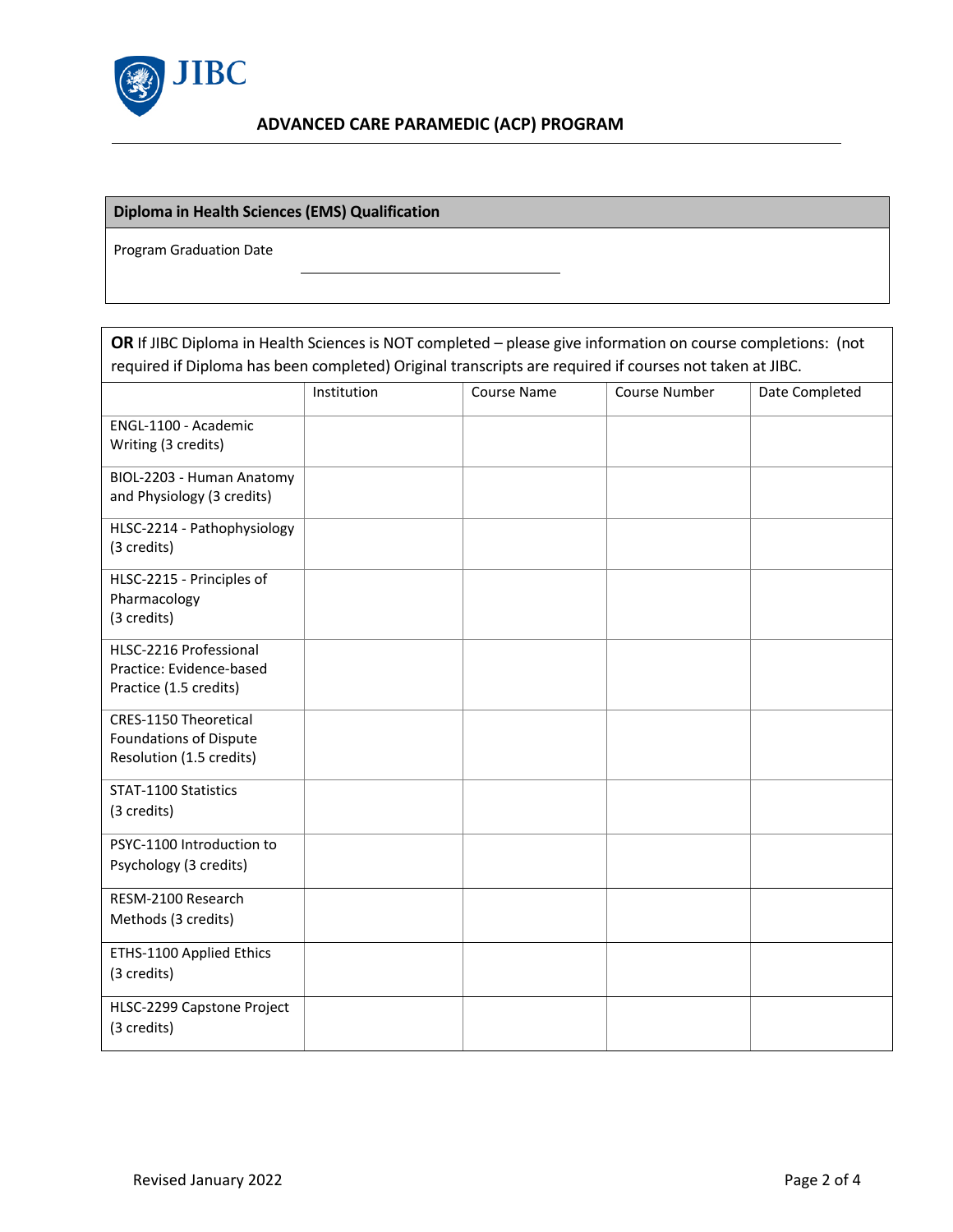

## **ADVANCED CARE PARAMEDIC (ACP) PROGRAM**

| <b>Post-Secondary Education</b> |              |                                                  |                |  |
|---------------------------------|--------------|--------------------------------------------------|----------------|--|
| Institution                     | Program Name | Level Achieved<br>(Degree, Diploma, Certificate) | Date Completed |  |
|                                 |              |                                                  |                |  |
|                                 |              |                                                  |                |  |
|                                 |              |                                                  |                |  |

| Volunteer Experience – within last 2 years (must be supported by a reference letter) |                     |  |  |
|--------------------------------------------------------------------------------------|---------------------|--|--|
| Community/Volunteer<br>Experience                                                    |                     |  |  |
| Date Volunteered From                                                                | Date Volunteered To |  |  |